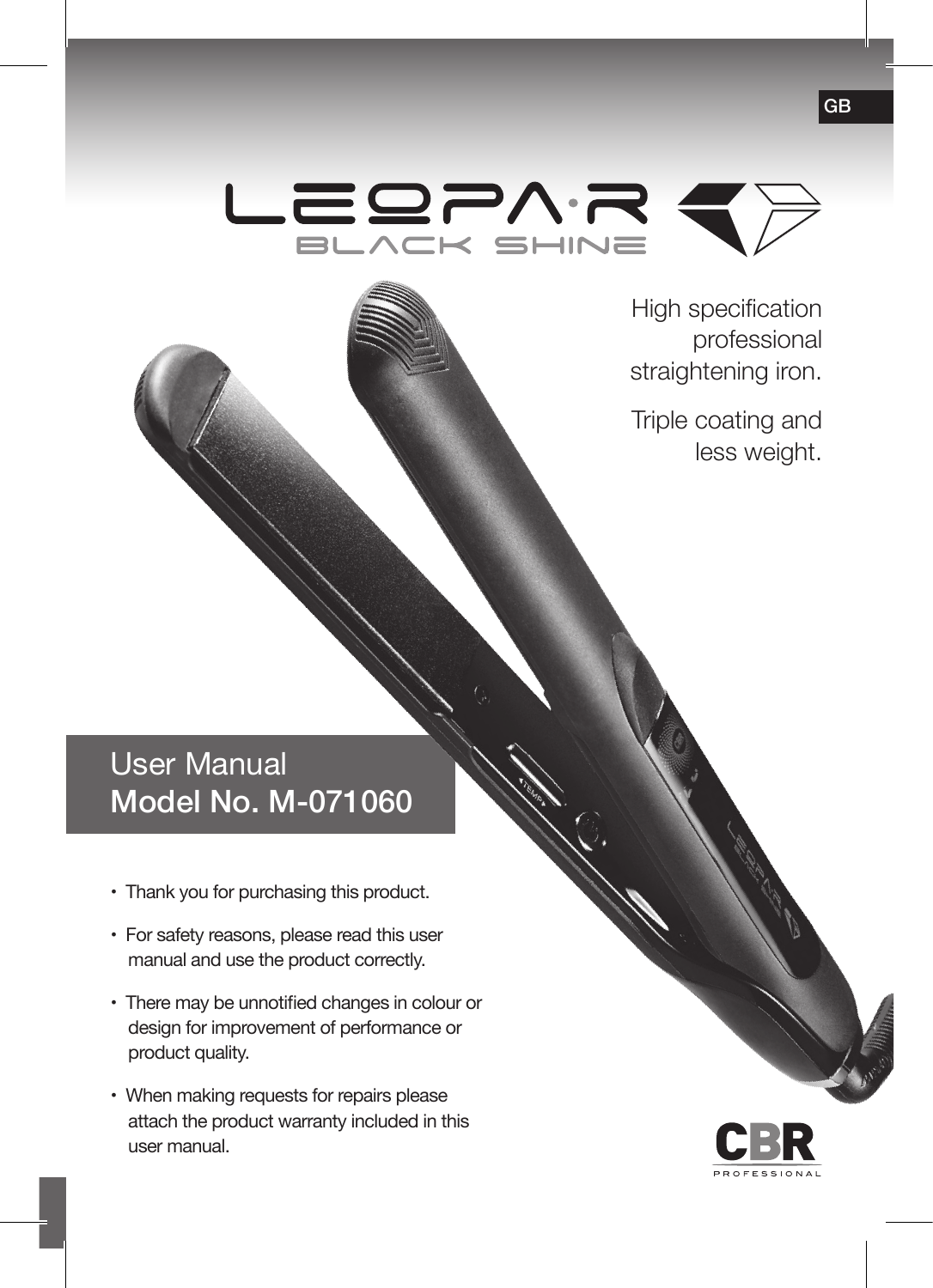# **Precautions**

Safety related matters are classified as Warnings or Cautions as shown below depending on the severity of the damage that could occur if an incident happens.



This product is a household appliance.

Please read this manual and follow the instructions carefully to prevent unexpected danger or damage due to improper use of the product.



- This appliance is not intended for use by persons (including children) with reduced physical, sensory or mental capabilities, or lack of experience and knowledge, unless they have been given supervision or instruction concerning use of the appliance by a person responsible for their safety.
- Children should be supervised to ensure that they do not play with the appliance.
- If the supply cord is damaged, it must be replaced by the manufacturer, its service agent or similarly qualified persons in order to avoid a hazard.



- WARNING Do not use this appliance near bathtubs, showers, basins or other vessels containing water.
- Do not disassemble the product.
- Dispose of the product in a designated location.
- Even if the power is off, if there is water nearby, unplug the product and store it in a dry location.
- Electrical circuitry in the bathroom must be equipped with a residual current device (RCD) that does not exceed 30mA of rated electric current for additional protection.
- If the inside of the product becomes red when using the product, immediately stop using it and unplug the cord.
- Check that the product is plugged in correctly.
- Do not use other electric heaters simultaneously on the same outlet, this could cause a fire due to overheating.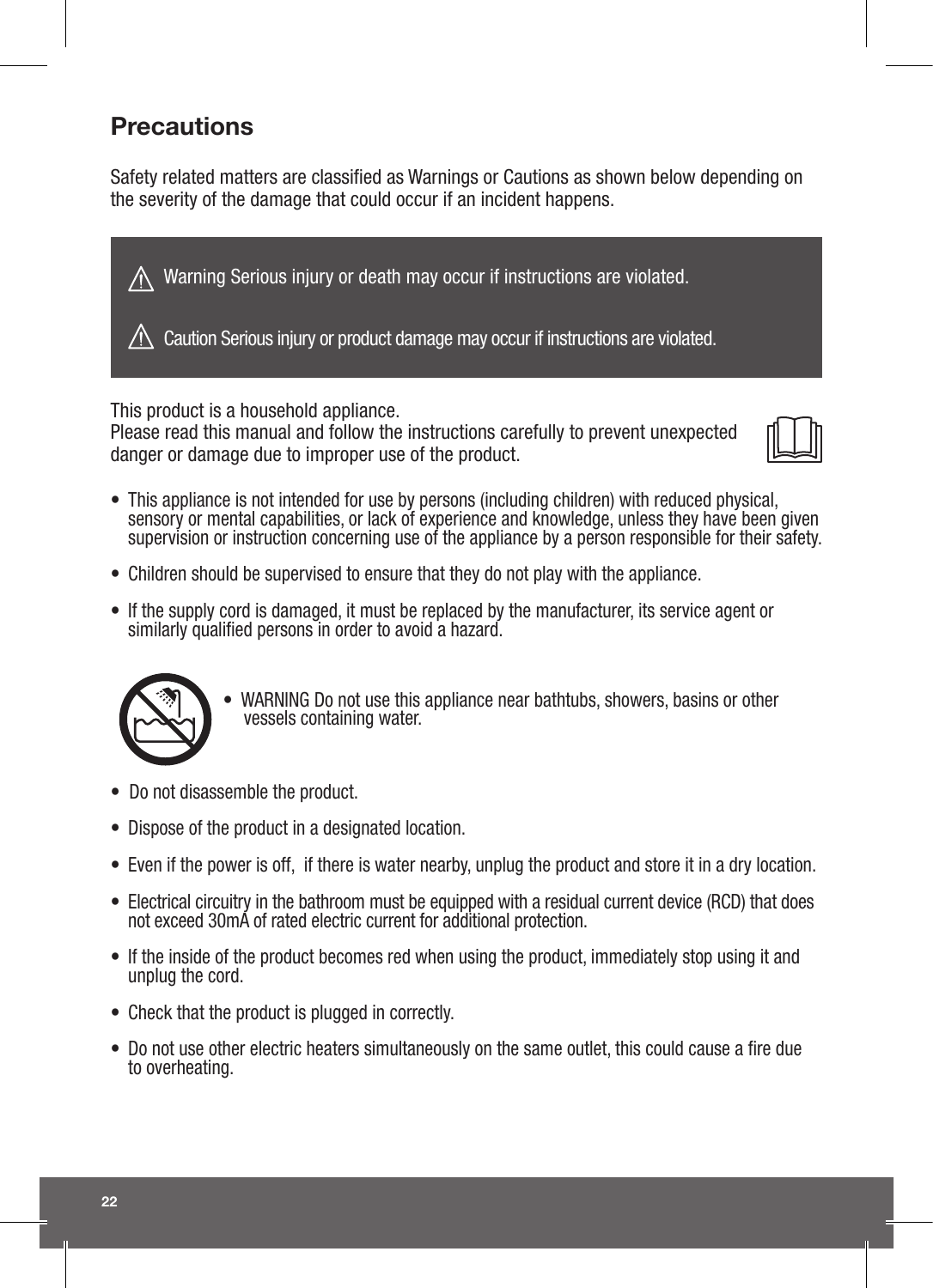# Read this user handbook carefully for your safety and correct use before using the machine

• This machine produces heat during operation. Take care to avoid contact with the heating plate. Beware of the danger of burns.

• Please dry your hairs before procedure. Styling may be not perfect on wet hairs. We recommend you towel-dry. Be careful of scalp burns and air damages caused by hot steam.

• Procedure with high temperature (180°C~220°C) is easier to make hairs damaged.

• Be careful not to wet the appliance. Do not use it in humid places including bathrooms. Electric accidents may occur.

• After use, wait the heater plate to be cooled. Keep things made of non-heat-resistant materials away from the device.

• Do not pull off the power cable. Pressure to the power code or severe shocks may lead disorder.

• The heating plate or the surface requires cleaning, switch off the mains, unplug it, and wait it to be cooled.

Wipe it with a soft cloth. You cannot use solvent like benzene and thinner and wire brushes.

• During operation, if it is wet with water or perm ingredient, stop using it immediately and contact After-sales Service or your dealer.

• Do not attempt to use the machine anymore if you find out any damages or cable cutoff. Contact After-sales Service.

The manufacturer declines all liability for damage resulting from repair or replacement by the users.

• The manufacturer will accept no responsibility for damage caused by improper use or other purposes stated not in the instructions.

# **CE 图**回图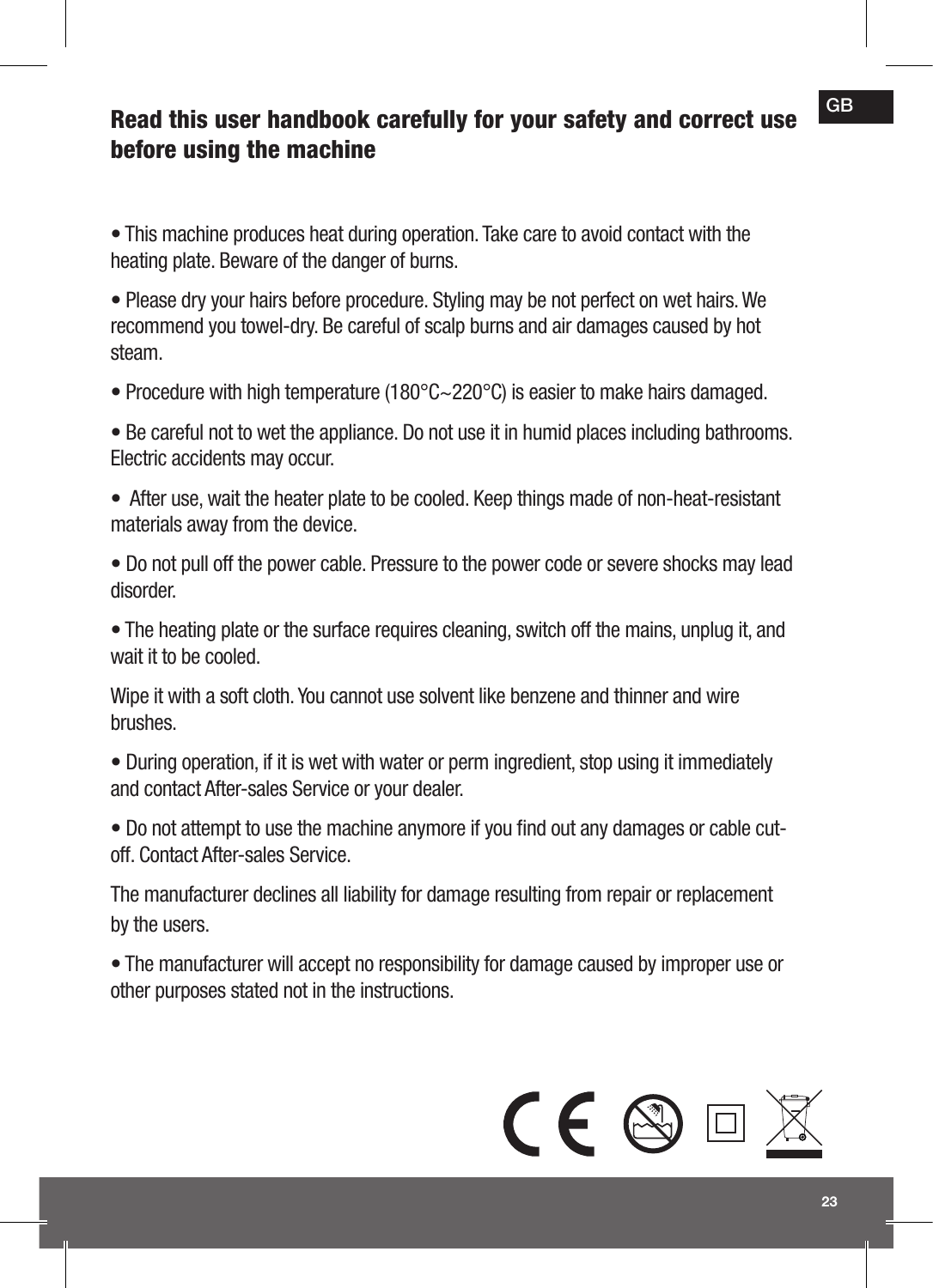

Plug the power cable in the socket not to be twisted. The buzzer sounds; it is normal.



Press the Main button. Default setting temperature 160°C appears in the FND temp display.



Press Temp button (+, -) to set the temperature users want. During reaching the set temperature, the temp display indicates realtime temperature. When the temperature is set, the buzzer sounds.



Make your hairs neat and place them to the center of the heating plate. Grab them lightly and comb with your fingers. Do not stop combing or make fast; otherwise, marks remain on your hairs or you cannot get the style you want.



If you disuse for 30 minutes, the device enters in the sleep mode. ([SLP] displays and the heater is off.) After then, alarm buzzer sounds for 30 minutes, with each 1 minute. If

you want to reuse in the sleep mode, touch the temp display or press the button



After transferring to the sleep mode (SLP displays), and the appliance is still not performing for another 30 minutes, the main will be automatically switched off. Press the Main button.



After use, switch the appliance and unplug the cord from the power supply.

Risk of burns! Wait the heater plate to be cooled.

Errors displays [888] and the appliance stops working. Stop using and contact to A/S center.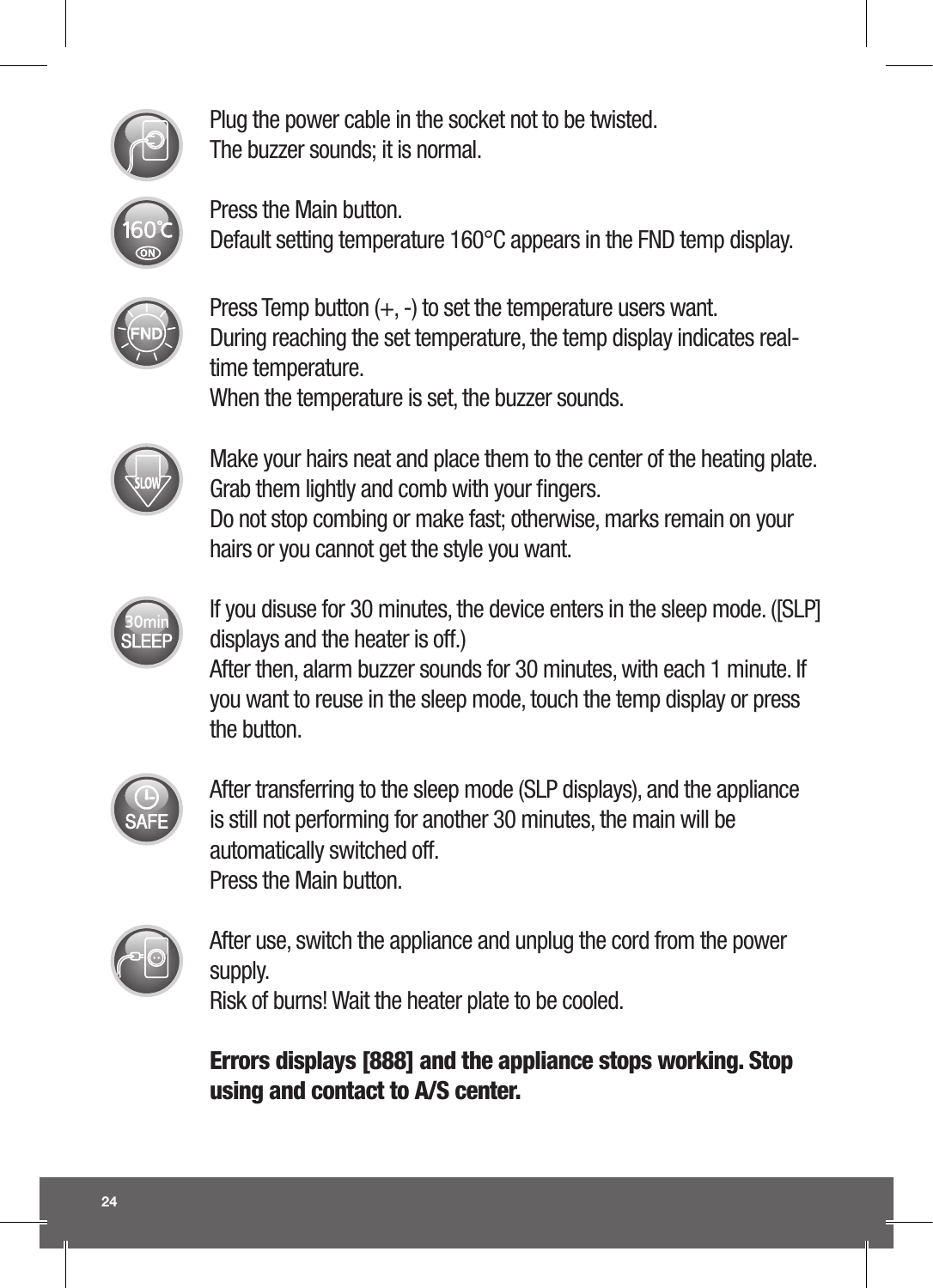

# 3-way black coating

Black shine's heating plate with 3-way black coating – Graphene, black diamond and ceramic. Get softer sliding and topmost styling!



## Independent control

Fast preheating and temperature recoverability With the independent control way, lesser preheating time and more excellent temperature recoverability. It minimizes temperature change in procure to avoid hair damage.



# Cushion & Tilting

Not only minimizing hair cut-off by applying cushion and tilting method but distributing heat to hairs for optimal procedure.



# Ergonomic design Reducing fatigue in long hours by ergonomic design and special technology.



#### Soft 360º rotate code For users, it rotates 360° with untwisted code, which extends product lifespan.



#### No anxiety! Applying a safety device Designed to prevent electric issues and protect users through a hardware device and software control.



#### Safe design! Sleep mode

If you disuse for 30 minutes, the device enters in the sleep mode. ([SLP] displays and the heater is off.) Any electric problems can be avoided.



#### Free voltage

You can easily use it without a transformer in the world (100~240V). (You may purchase a transforming adapter. Please contact us.)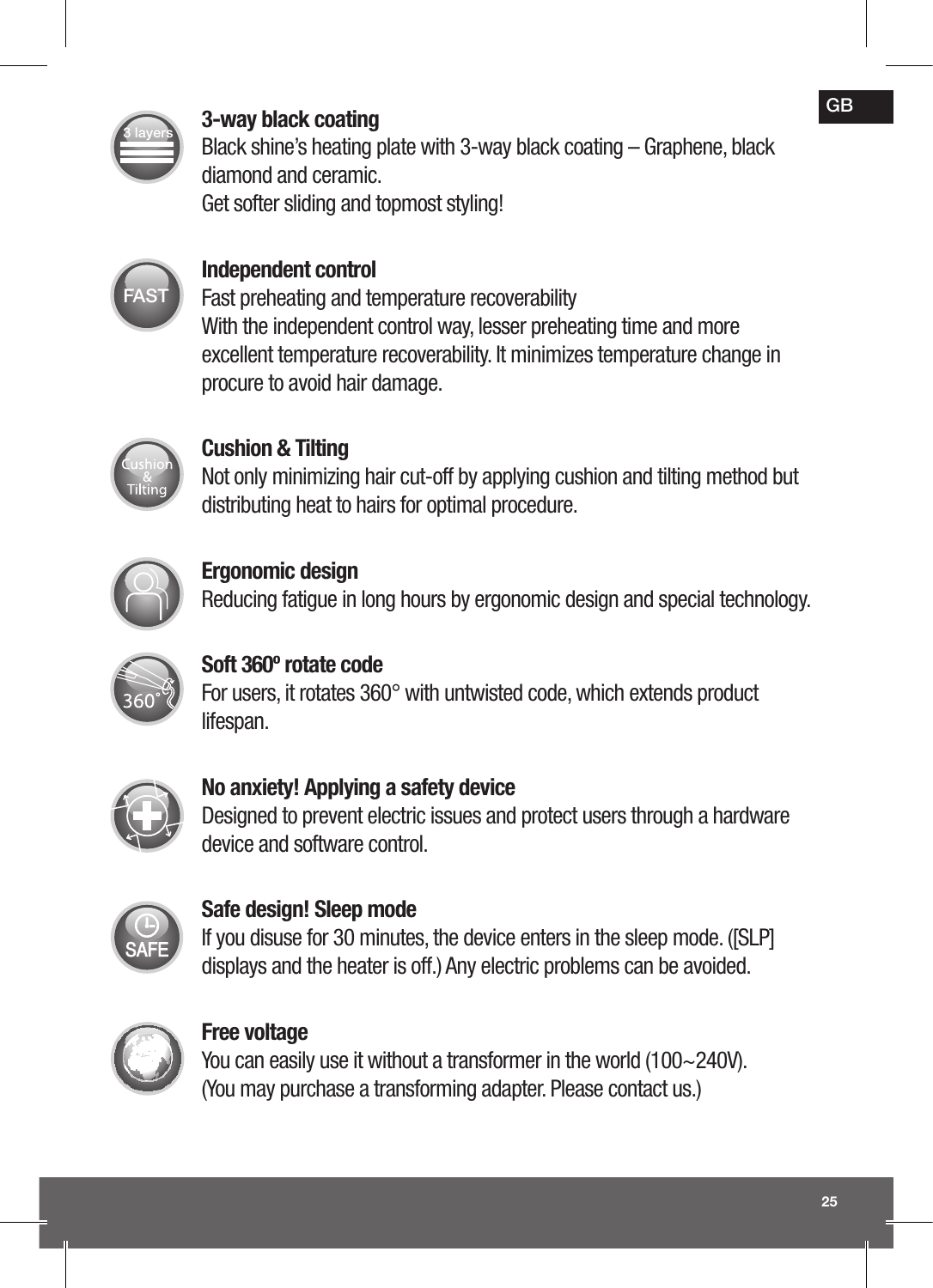# PART DESCRIPTION



A - heating plate: minimizes hair damages with 3-way black coating and tilting cushion.

- B FND temp display: indicates the temperature of the heater plate (100~220°C)
- C Switch: controls the device with the mains and the temperature switch.
- D 360° rotate code: prevents the code from twisting in procedure.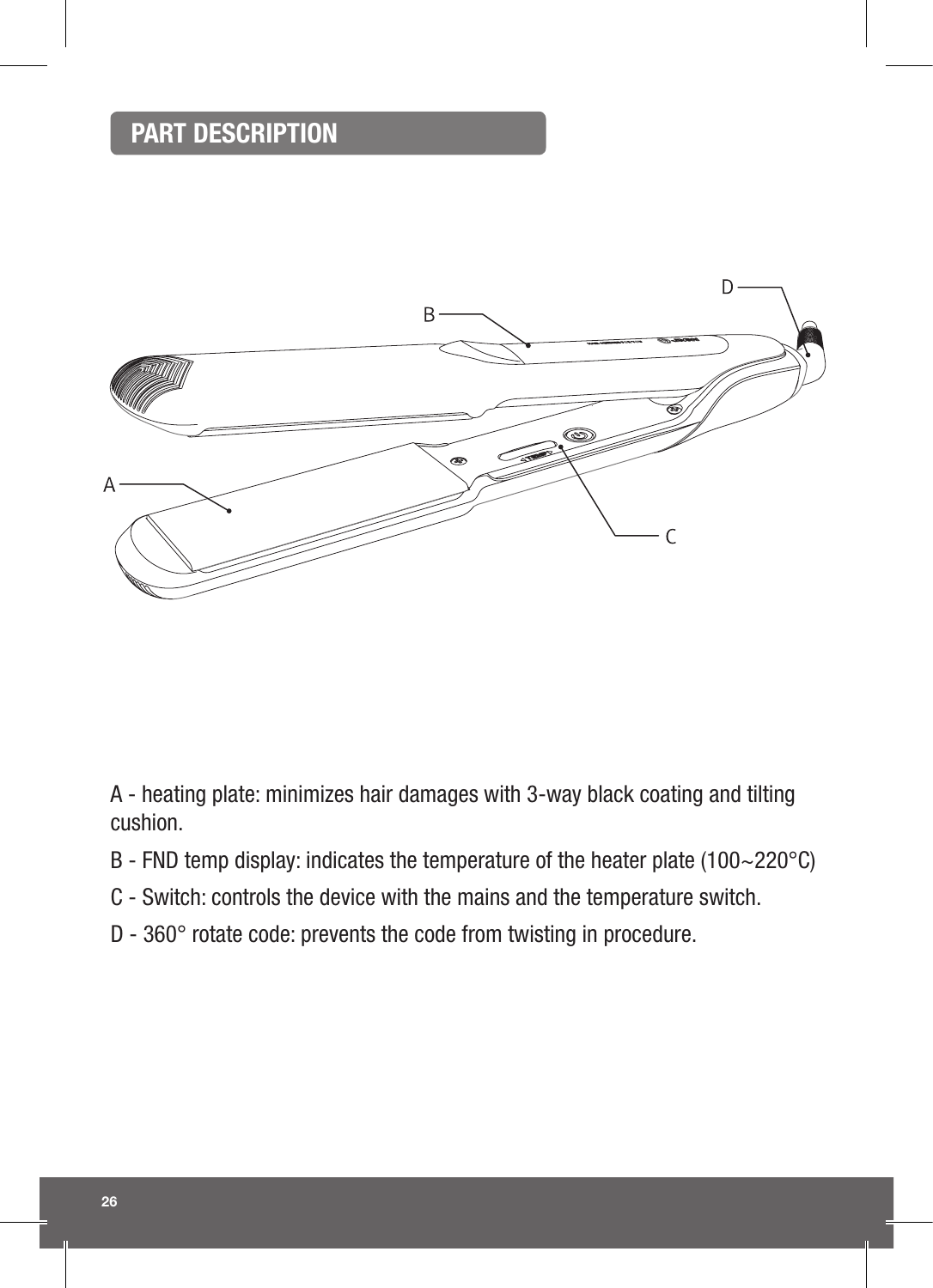| <b>Product name</b> | <b>LEOPA-R BLACK SHINE</b>         |
|---------------------|------------------------------------|
| Model type          | M-071060                           |
| Voltage             | Free Voltage (100~240V)<br>50/60Hz |
| Absorbed power      | 25 W                               |
| Control type        | Micom independent control          |
| Heater              | far-infrared ceramic heater        |
| Temp range          | $100^{\circ}$ C ~ 220 $^{\circ}$ C |
| Code length         | 3 <sub>m</sub>                     |
| <b>Size</b>         | 263 x 37.8 x41mm                   |
| Weight              | 176 g                              |
| Product             | <b>IRON HAIR</b>                   |

Manufactured by JMW, South Korea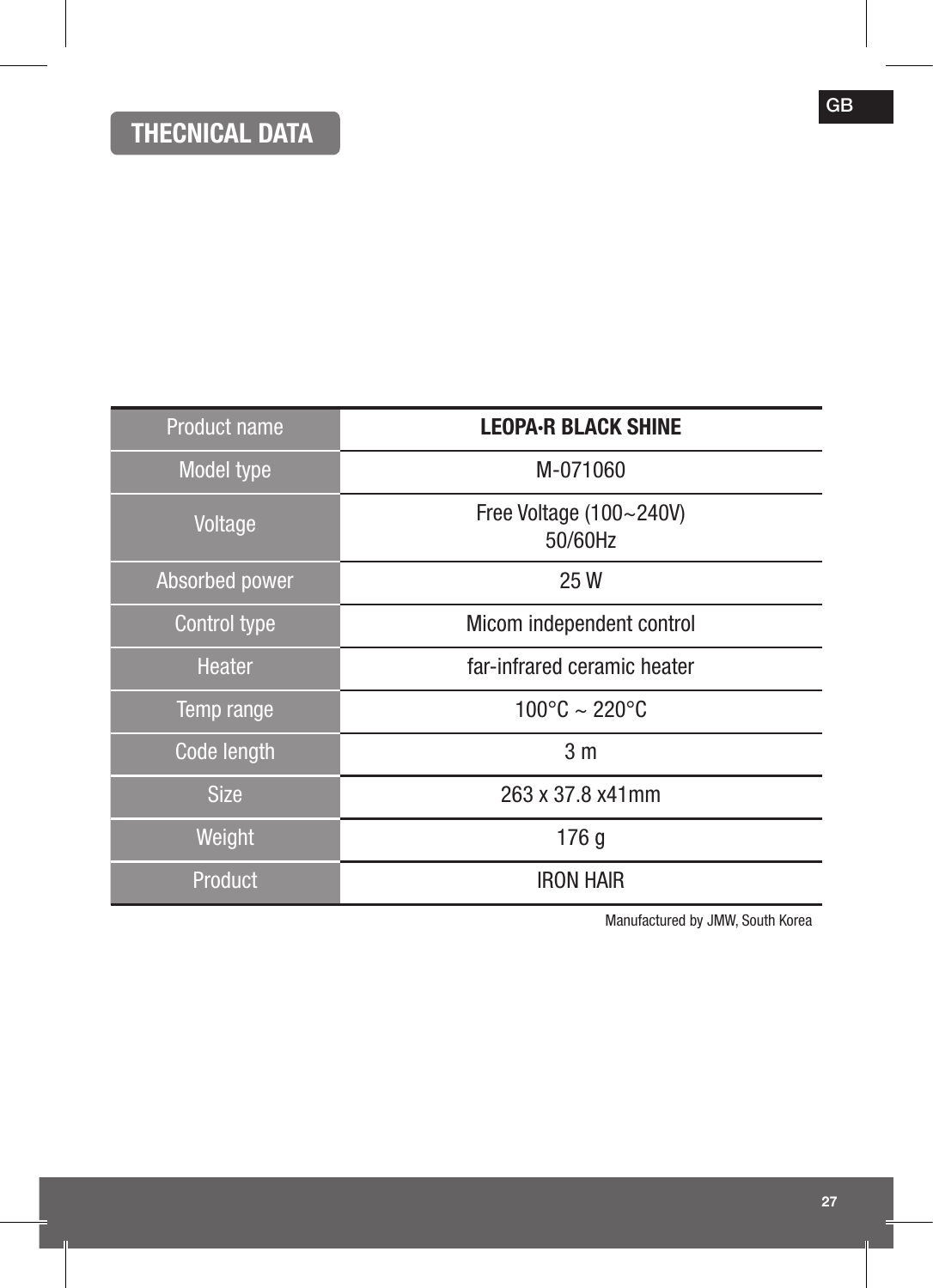# **EC Declaration of conformity**

## **BALTASAR RODRIGUEZ LLORENTE, S.L.** C/Marina nº 155, local 6 08013 – Barcelona

WE DECLARE under our sole responsibility that the unit/device:

# LEOPA·R BLACK SHINE Make/Manufacturer **CBR** Pofessional Model M-071060 LEOPA•R BLACK SHINE Year of Manufacture 2019

complies with the norm(s) or published standard(s) below:

EN 60335-1 EN 60335-2-23 EN 62233 EN 61000-3-2 & 3-3 EN 55014-1 & 2

and complies with the key requirements and Directive(s) below:



Name, surname and position of the person authorized to prepare the Technical Dossier and sign this declaration:

Baltasar Rodríguez Llorente

Place and date Signature

Barcelona, 26 de febrero de 2019